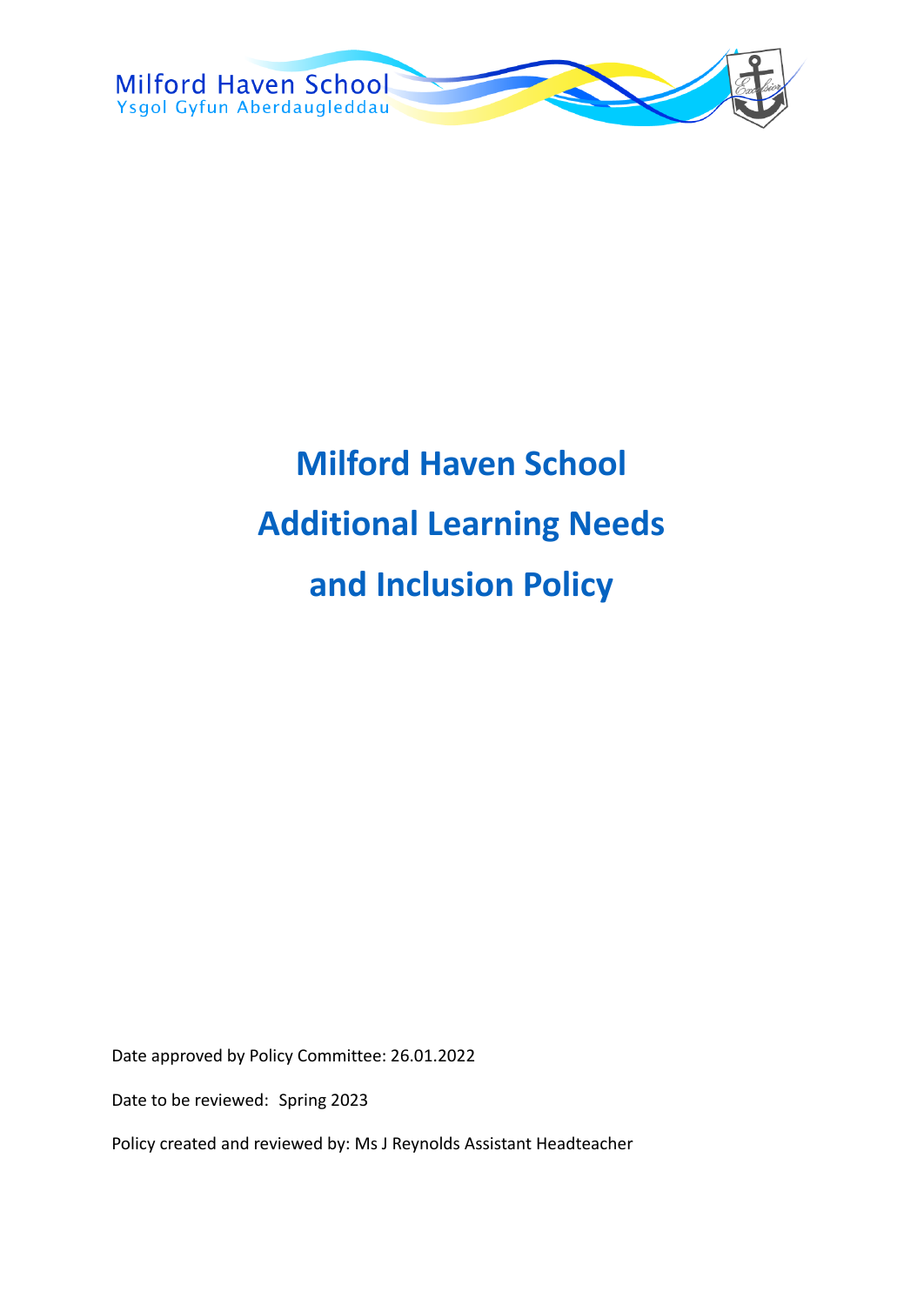Milford Haven School values the contribution that every child and young person can make and welcomes the diversity of culture, religion and learning styles. The school seeks to raise the achievement, remove barriers to learning and increase physical and curricular access for all. All children and young people with ALN are valued, respected and are equal members of the school. As such, provision for pupils with ALN is a matter for the school as a whole. All teachers are teachers of pupils with ALN. The Governing Body, Headteacher, ALNCO and all other members of staff have important responsibilities. However, we believe that pupils with Additional Learning Needs may, at times, require extra resources if they are to achieve their full potential.

"Every child is gifted. They just unwrap their packages at different times."

Milford Haven School values the abilities, achievements, and contributions of all its pupils, and is committed to providing each pupil, irrespective of ability, gender and race, with a happy and caring environment for each pupil to develop to their full potential both academically and socially.

We recognise that there is a continuum of needs and that children with Additional Learning Needs (ALN) have the right to the greatest possible access to the broad and balanced education set by the National Curriculum. Milford Haven School aims to integrate all pupils into every aspect of school life.

> Key staff: **ALNCO: Miss Reynolds** Access Arrangement Manager: Mrs Griffiths HLTA: Mr Sayers & Mrs Turner Level 2 Hafan Reflection: Mrs Diamond Level 2 Communication : Miss Crolla Governor with responsibility for ALN: Mrs Rees

'Every teacher is a teacher of every young person including those with Additional Learning Educational Needs and Disability'.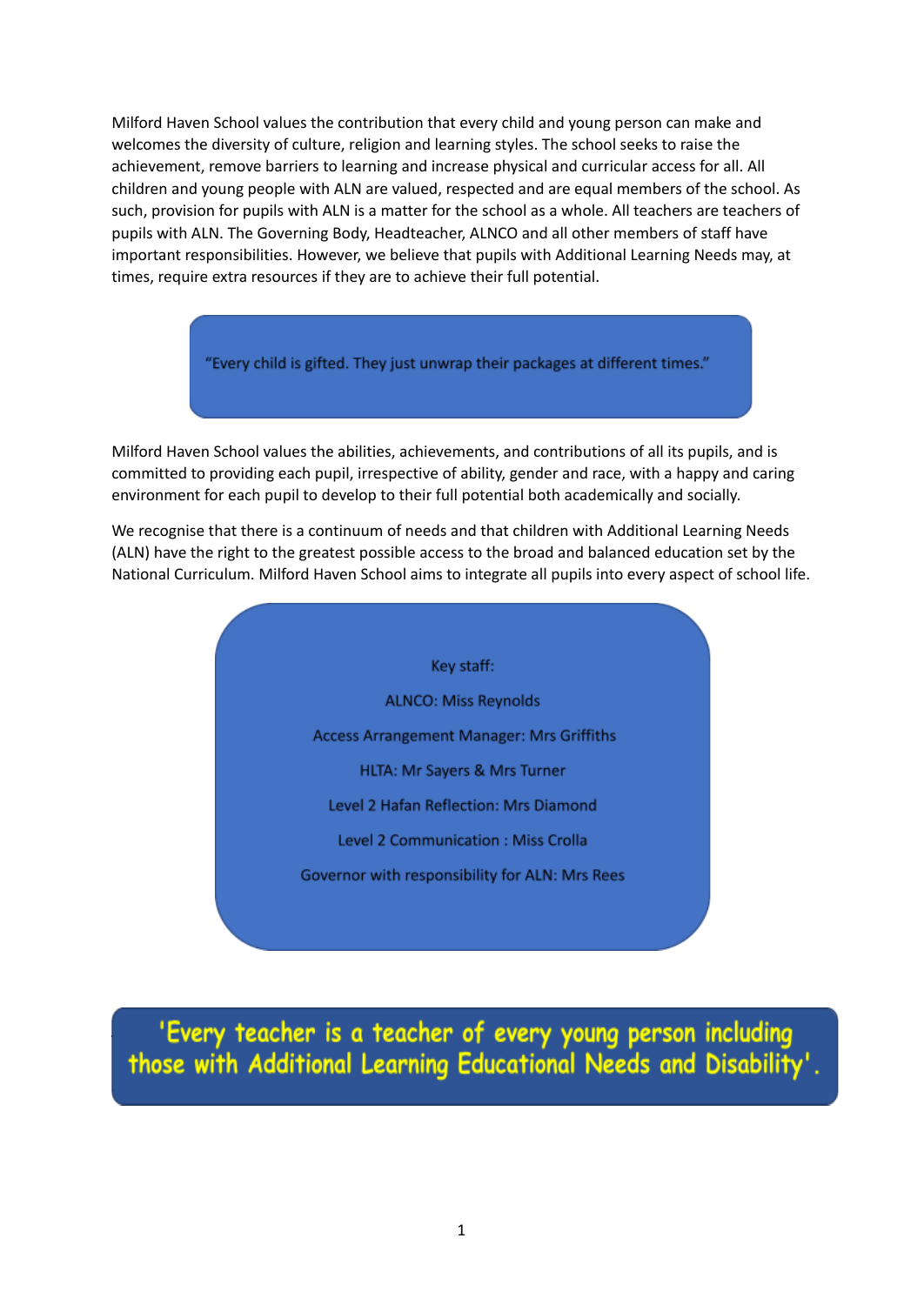#### **Additional Learning Needs and Education Tribunal Act (ALN ET 2018)**

The system for supporting children and young people with special educational needs and disability in Wales is changing. The Welsh Government is bringing in a more flexible and responsive system of meeting the needs of children with special educational needs or disabilities and are striving to deliver a fully inclusive education system for the s of Wales.

The new system will ensure:

- needs are identified early, addressed quickly and all pupils are supported to reach their potential.
- our professionals are skilled and confident in identifying needs and deploying strategies to help pupils overcome their barriers to learning.
- that the pupils is at the centre of everything we do and that they and their parents and carers are equal partners in their learning. (Person Centred Approach)

From September 2021 the new system will be **brought in gradually** over the next few years (2021 -2024). Here are some of the key messages about these changes and what they may mean for you and your child.

- The current graduated system of Early Years/School Action, Early Years/School Action Plus and Statements is being replaced over the course of the next 3 years. All children and young people with an identified additional learning need (ALN) that requires additional learning provision (ALP) will have an Individual Development Plan (IDP). The IDP will replace all other individual plans. IDPs for children under compulsory school age, who require them, i.e.in the early years will be maintained by local authorities.
- Most Individual Development Plans will be maintained by the school but may also be maintained by the Local Authority for those pupils with the most complex needs.
- The Act expects that all partners such as Education, Health and Social Care will work in collaboration to support children and young people with ALN.
- There will be increased opportunities for children, young people, parents and carers to contribute to the creation and maintenance of Individual Development Plans through Person Centred Planning.
- It is expected that working together more closely should help to avoid disagreements.
- All reasonable steps will be taken to ensure additional learning provision will be provided in Welsh, when required.

#### **Key Messages**

Your child has been identified as being in one of the mandated cohorts of pupils that will move to the new system starting in January 2022, and phased in gradually over the academic year.

If your child is currently at SA, SA+ or has a statement your child will transfer to the ALN code in line with the WG advice (link attached)

[https://gov.wales/sites/default/files/publications/2021-12/additional-learning-needs-aln-system-pa](https://gov.wales/sites/default/files/publications/2021-12/additional-learning-needs-aln-system-parents-guide.pdf) [rents-guide.pdf](https://gov.wales/sites/default/files/publications/2021-12/additional-learning-needs-aln-system-parents-guide.pdf)

The mandated cohorts are pupils who will be **in nursery 1, nursery 2, year 1, year 3, year 5, year 7 and year 10 in the current academic year 21/22**. These pupils will move gradually to the new system over the academic year 21/22.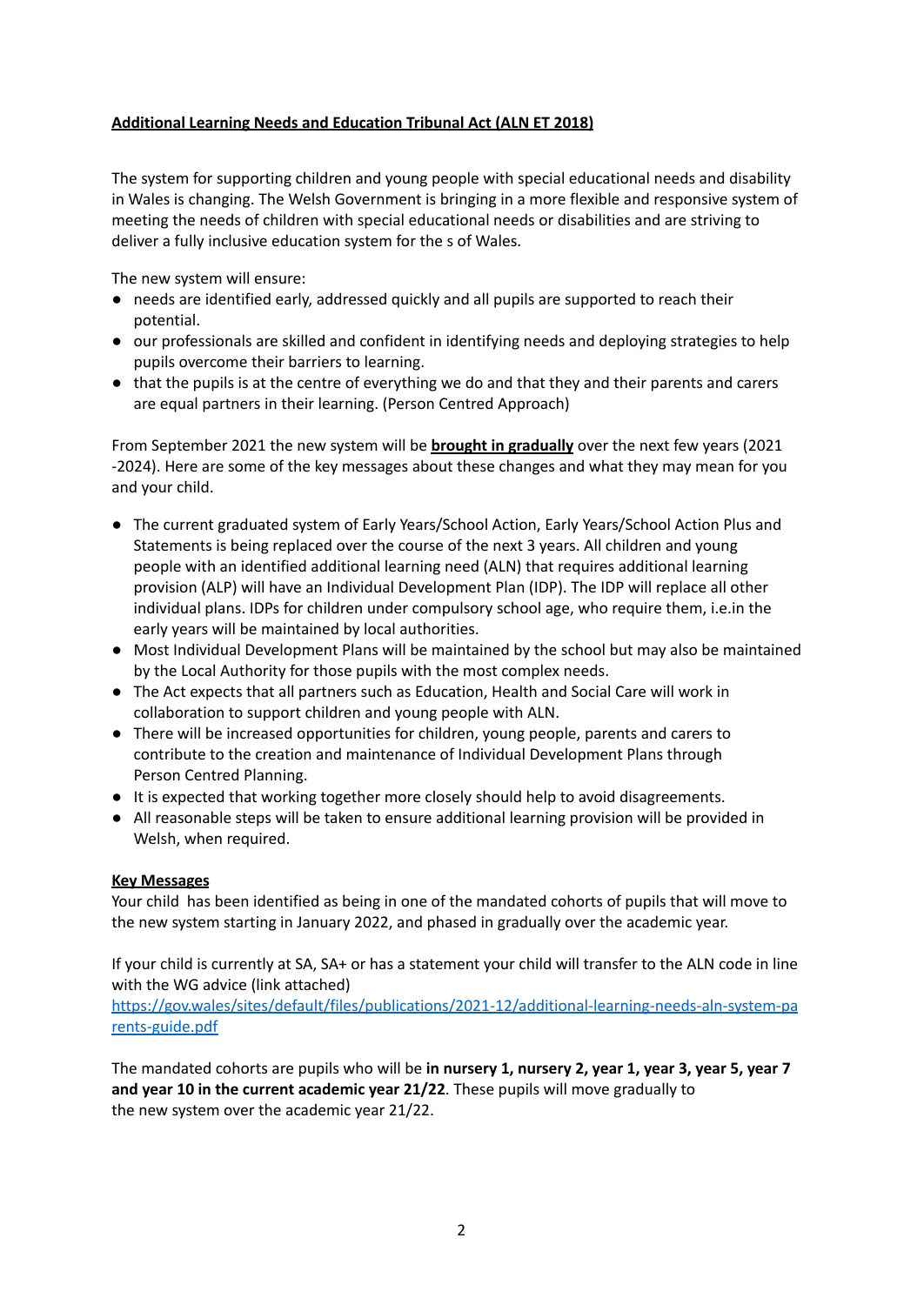The ALNCo has undertaken work with the Local Authority (LA) and works closely within our Cluster to support ALN transformation. The LA continues to lead on the ALN Reforms keeping the school informed of gradual changes and further training when required.

# Definition of ALN

2.3. Section 2 of the Act defines the term 'additional learning needs' (ALN), as

# Additional learning needs

(1) A person has additional learning needs if the pupil has a learning difficulty or disability (whether the learning difficulty or disability arises from a medical condition or otherwise) which calls for additional learning provision.

(2) A child of compulsory school age or person over that age has a learning difficulty or disability if they  $-$  (a) has a significantly greater difficulty in learning than the majority of others of the same age, or (b) has a disability for the purposes of the Equality Act 2010 which prevents or hinders him or her from making use of facilities for education or training of a kind generally provided for others of the same age in mainstream maintained schools or mainstream institutions in the further education sector.

(3) A child under compulsory school age has a learning difficulty or disability if they would be if no additional learning provision were made, likely to be within subsection (2) when of compulsory school age.

(4) A person does not have a learning difficulty or disability solely because the language (or form of language) in which pupils are or will be taught is different from a language (or form of language) which is or has been used at home.

#### Additional Learning Provision means:

(1) "Additional learning provision" for a person aged three or over means educational or training provision that is additional to, or different from, that made generally for others of the same age in— (a) mainstream maintained schools in Wales.

# **Refer to our whole school provision map for further details**

#### ALN Aims

We believe in providing every possible opportunity to develop the full potential of all pupils. All pupils will have the right to a broad and balanced curriculum including extra-curricular activities and full access to the National Curriculum where appropriate. All pupils are valued, and their self-esteem promoted. We work in close partnership with parents/guardians who play an active and valued role in their child's education.

#### ALN Objectives

- To identify and monitor pupil's individual needs from the earliest possible stage so that appropriate provision can be made and their attainment raised in line with their ability;
- To plan an effective curriculum to meet the additional needs of our pupils and, where necessary, ensure that the targets set in Individual Development Plans (IDPs) are specific, measurable, achievable, realistic and time related;
- To work in close partnership with, and involve, parents/guardians of pupils who have additional learning needs;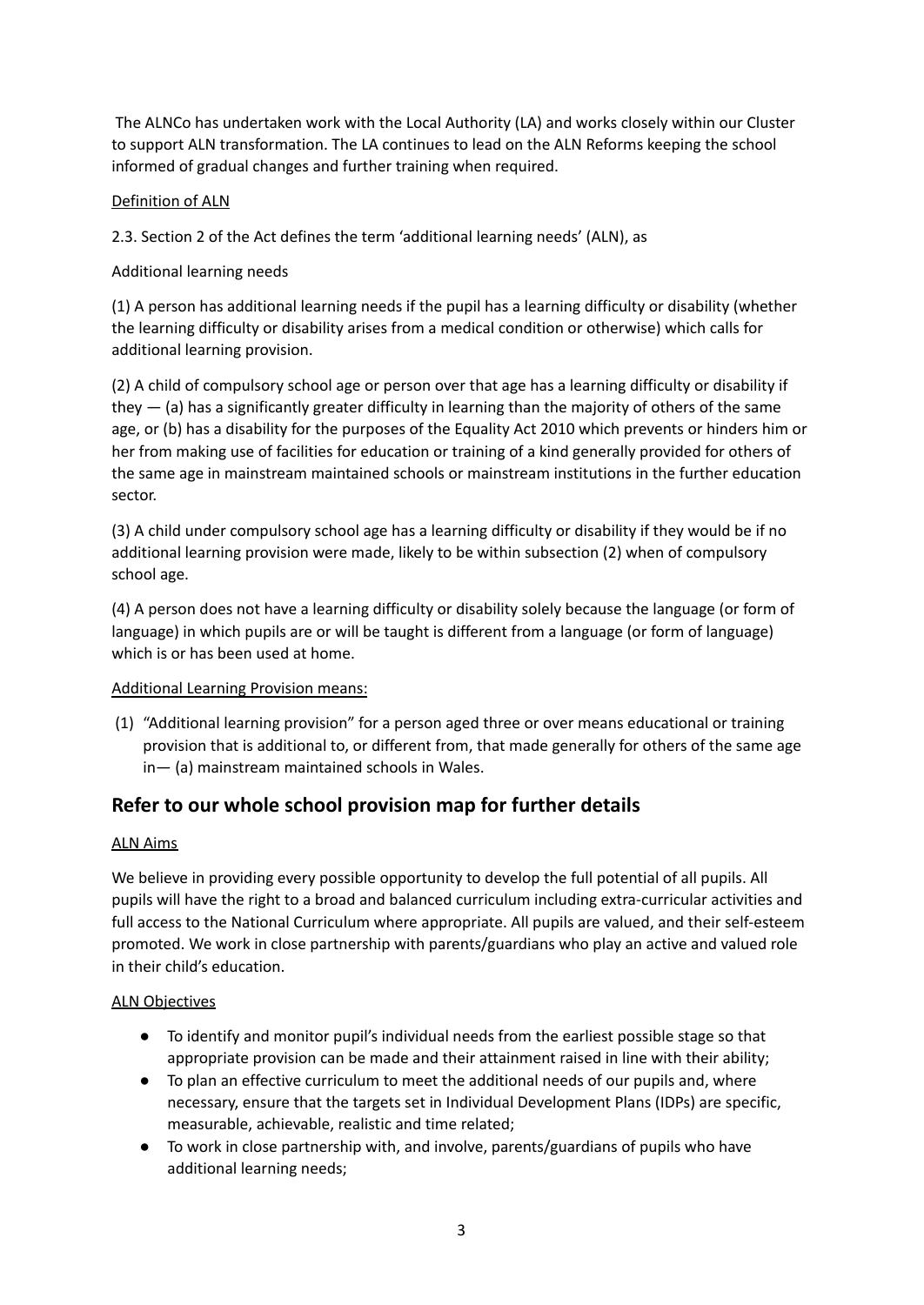- To ensure that all who are involved with our pupils are aware of the procedures for identifying their needs as well as the strategies for supporting and teaching them effectively;
- To work in close partnership, where appropriate, with outside agencies to support the needs and provision for pupils who have additional learning needs.

# Roles and responsibilities of the ALNCo

- To provide professional leadership and management for pupils with additional learning needs throughout the school
- To improve standards and promote high quality teaching and learning for pupils with additional learning needs
- To monitor and evaluate the implementation of the curriculum and assessment policies and schemes of work for pupils with additional learning needs
- To participate in the monitoring and evaluating the quality of teaching and standards of achievements for all pupils
- To create and maintain an effective partnership with parents and external agencies to improve pupils' achievement and personal and social development
- To ensure efficient and effective use of resources, and manage and organise accommodation efficiently and effectively to meet the needs of pupils with additional learning needs
- To co-ordinate the deployment of support staff to ensure appropriate classroom support for pupils • To attend internal and external meetings regarding additional learning needs
- To complete referral forms for pupils with additional learning needs
- To provide information, objective advice and support to the Governing Body to enable it to meet its responsibilities for securing effective teaching and learning, and improve standards and value for money.
- To contribute to the presentation of regular reports on the school's performance to Governors, Local Authority, local community and ESTYN
- To contribute to the establishments and monitoring of systems that keep parents well informed about the curriculum support strategies, pupil's achievements and progress, and encourage parents and other family members to contribute to achieving challenging targets for their children
- To work alongside key staff using a range of data sources to set realistic yet challenging targets for pupils on the ALN Register, analysing outcomes for individuals and groups. Use this information to implement appropriate curriculum and intervention programmes and identify priorities for the school development plan including all teaching and non- teaching staff who are responsible for differentiating the curriculum for pupils with additional learning needs and will monitor their progress.

# The role of the Governing Body

#### The School Governing Body works in partnership with the Headteacher :

- The Governing Body will review the equality impact assessment for this policy to monitor the outcomes and impact of the policy in line with equalities legislation. ALN aims of the school
- To ensure that all pupils have access to a broad and balanced curriculum
- To provide a differentiated curriculum appropriate to the individual's needs and ability
- To ensure the rapid identification of all pupils requiring ALN provision as early as possible in their school career
- To have in place systems whereby teachers are aware of such pupils
- To be sympathetic to each pupil's needs by providing a strong partnership between children, parents, governors, external agencies, and the Local Authority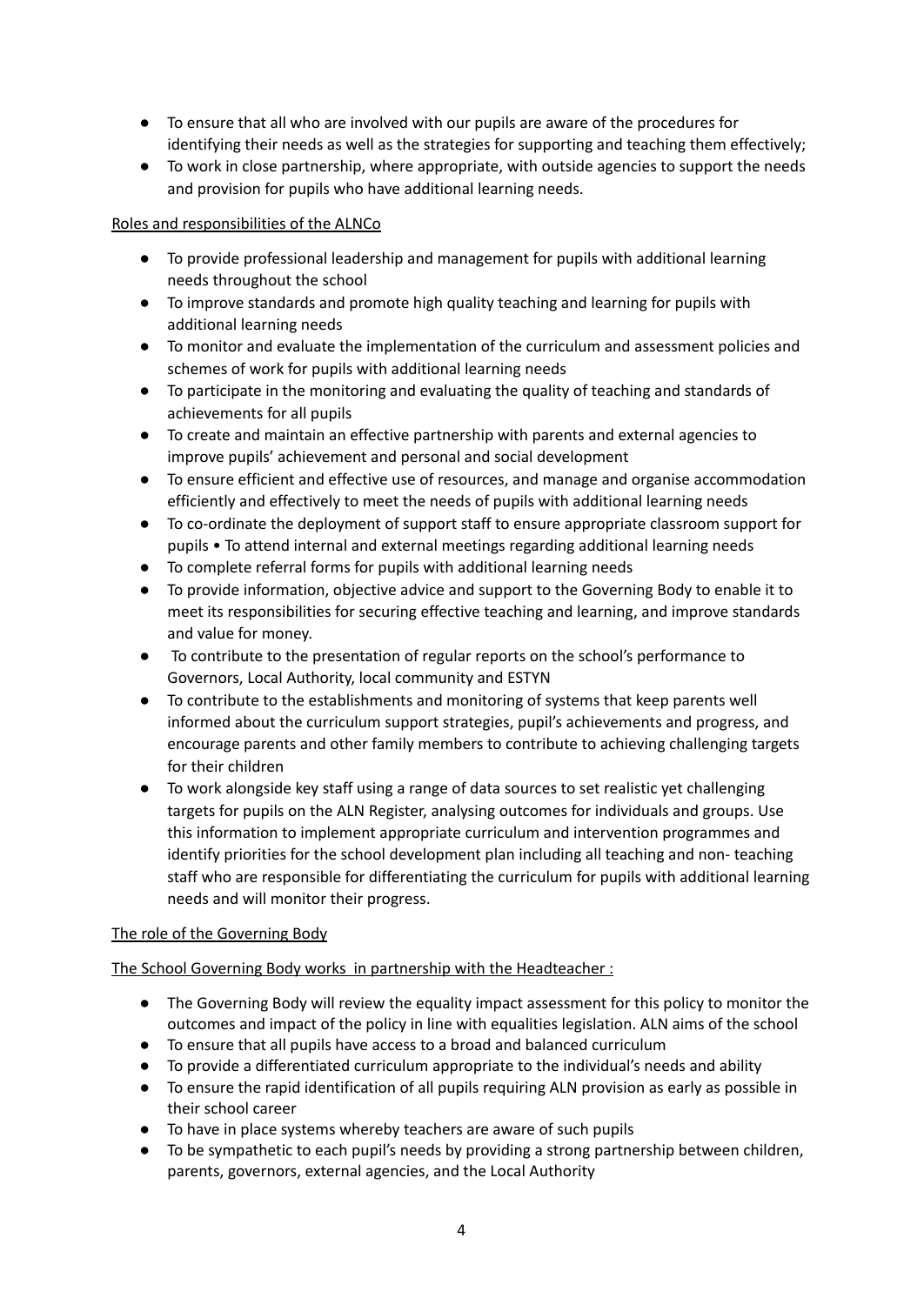- To ensure that ALN pupils take part as in all school activities
- To ensure that parents of ALN pupils are kept fully informed of their child's progress and attainment
- To ensure that ALN pupils are involved, where practicable, in decisions affecting their future ALN provision
- ensure that ALN pupils are fully involved in school activities.



Our Graduated Approach to ALN in Milford Haven School

Assess, Plan, Do Review at each stage

Assessment, Tracking, Monitoring, Reviewing and Communication with pupil and parents

Our graduated approach ensures that pupils with additional learning needs (ALN) get the right level of support when needed. This policy outlines the levels that young people (YP) and their families may go through in this process. Not every child will need to progress through all these levels, and only those with the most complex needs require an Individual Development Plan. Most pupils will receive early interventions and will have their needs identified and met by the school's universal provision without the need for further input. The school will apply an 'assess, plan-do-review approach to meeting pupil's needs.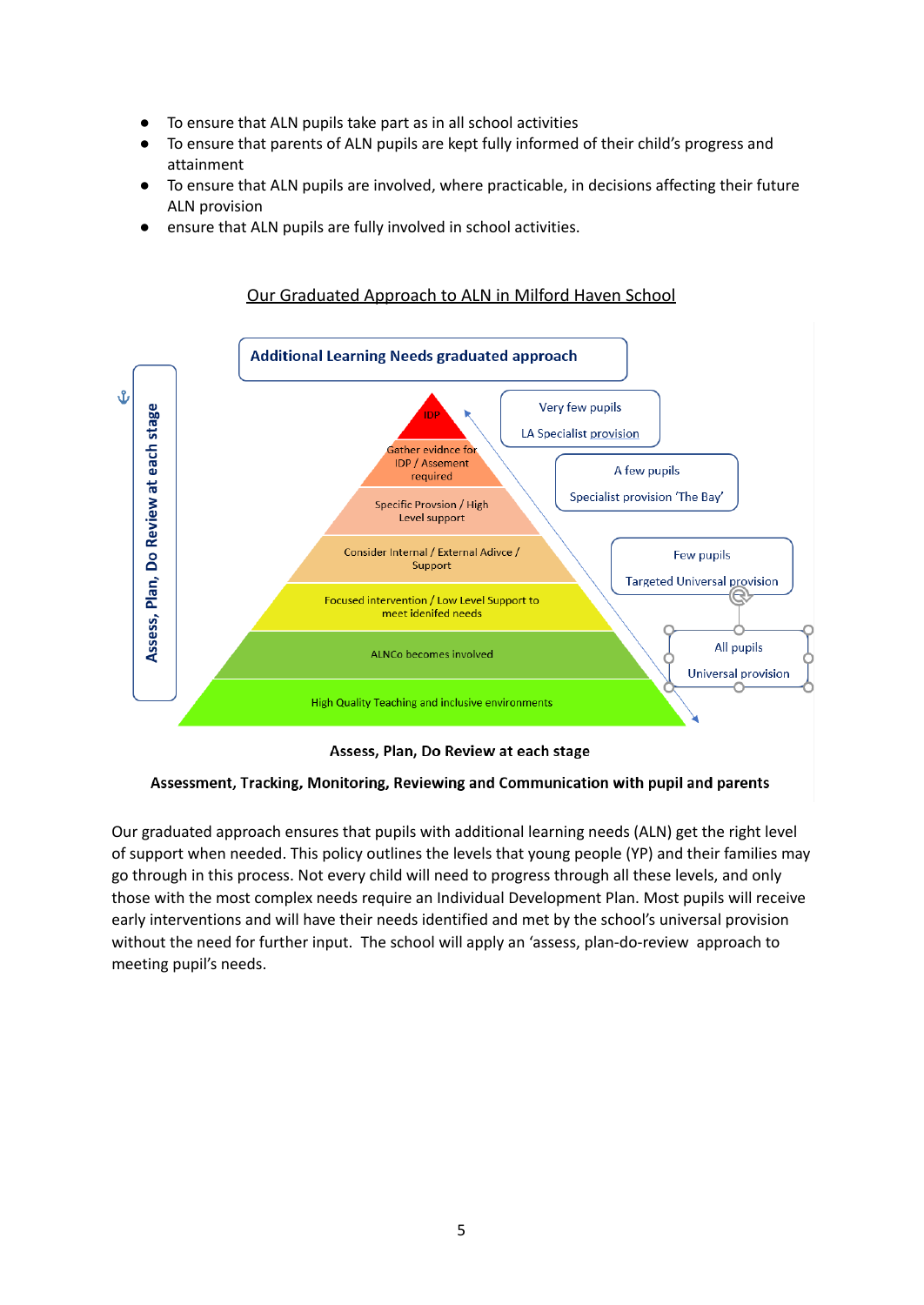

#### *High quality inclusive teaching and learning for Everyone..*

### *The school promotes a culture that values and supports the learning and wellbeing of all pupils demonstrating an "inclusive setting ethos."*

The Code of Practice is clear that high quality inclusive teaching, differentiated for individual pupils, is the first step in responding to pupils who have, or may have, ALN. Additional interventions and support cannot compensate for a lack of good quality teaching. The school regularly and carefully reviews the quality of teaching for all pupils, including those at risk of underachievement. This includes reviewing and, where necessary, improving teachers' understanding of strategies to identify and support vulnerable pupils and their knowledge of ALN. All teachers are responsible for identifying pupils with ALN and, in collaboration with the ALNCO, will ensure that the pupils requiring different or additional support are identified at an early stage.

The following stages are designed to support staff, parents, and young people in ensuring that high quality teaching and learning is in place for all pupils. As such, this high-quality teaching and learning is designed to form the basis of an inclusive teaching approach for any pupil with additional learning needs, for example those with ALN, LAC and EAL. The stages are designed to outline what the school are able to offer and for parents to understand what they can reasonably expect their child to have access to. This includes a universal provision prior to any more tailored support via One Page Profile Plus, IDP – school based or IDP – Local Authority based. All teachers are responsible for creating One Page Profiles, Additional Support Plan, Individual Development Plans (IDPs), or any other document necessary to best support pupils with additional learning needs. All staff will work closely with the ALNCo.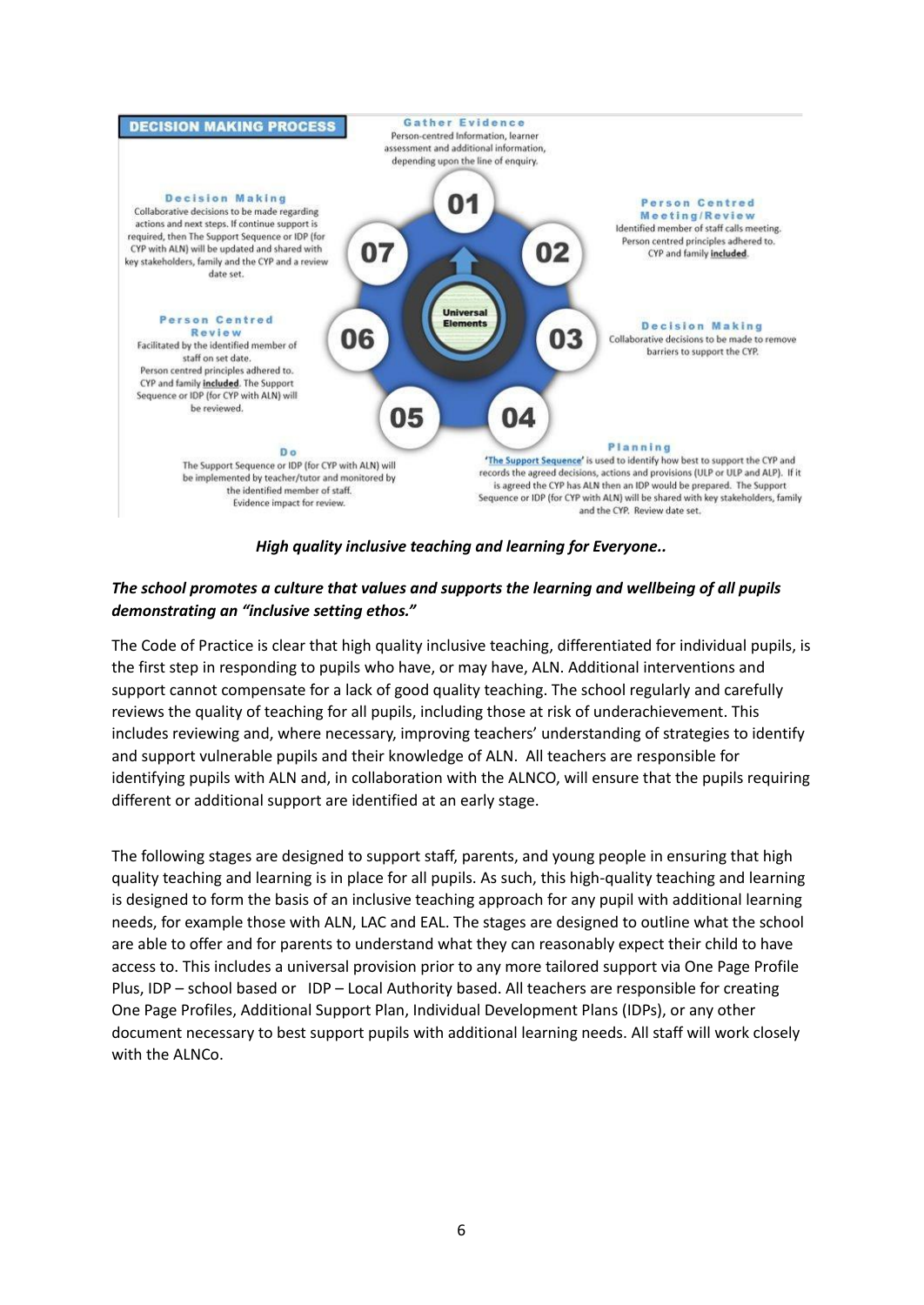#### **Universal provision -**

Milford Haven school uses One Page Profiles which set out clearly what needs have been identified, strategies for removing key barriers to learning, the pupil's strengths and interests, what outcomes/targets are being worked towards and what additional support is in place.

Nearly all pupils will have their needs met by teaching or support that is available to all pupils in school. This could include high quality teaching and learning, extra time and support from their teacher, or some other form of help planned to ensure a pupil makes expected progress with their education. The ALNCo outlines the kind of support and help that is available at this level of need. One way to ensure that progress is made is by completing a profile of the pupil's strengths and difficulties which also includes strategies for what will be needed for them to make progress.

#### **Additional Learning Support plan - (short term targeted intervention within universal strategies)**

If the needs and difficulties noted at Universal provision and outlined in the pupil's profile persist, they will require a greater level of attention and support. This requires that the school produce a short term Additional Learning Support Plan which includes an Action Plan for the pupil which sets out in small steps how the pupil's needs will be met. This will include the results of assessments made of the pupil's strengths, difficulties and progress, and identify targets and measures that should be put in place to meet these needs. This action plan will need to be discussed with parents and then reviewed after a period of interventions . If it has worked the plan can be ended. If not, the review will identify what further help is needed. The school will decide with parents how often a plan should be reviewed and what increasing levels of support need to be applied before moving to the next level. This type of school action plan should not be confused with an IDP plan.

#### **Specialised support (ALP) - School IDP -**

Sometimes the identified needs of the young person (YP) may require the involvement of a group or team of practitioners/professionals. They may work in different areas such as health, education, or social care. These practitioners may contribute further information and assessments and provide useful advice to support the family and school in meeting the pupil's needs. The parents/carers and family will be a key part of this process, and the young person's response to interventions will be reviewed once an academic year. If working, the school based IDP can be removed to 'Universal Provision ' or the ALP can be changed. If the young person is still not making progress the ALNCo will seek support from the LA for the following reasons:

- it is unreasonable for the school to provide the ALP
- the school cannot identify the ALP

#### **Specialised support (ALP) – Local Authority - IDP**

If the family of the young person believe their needs are particularly complex, and that further and greater specialist support is required to meet the young person's ALN which the school can no longer support the young person's ALP the school will usually make a request to a specialist placement (EOTAS, LRC, PLC).

The graduated approach is at the heart of our whole school practice as we continually assess, plan, implement and review our approach to teaching all pupils. House tutors, teachers and subject leaders are at the heart of this approach and where potential additional learning needs have been identified (emerging needs) this process becomes increasingly personalised. Responding overtime to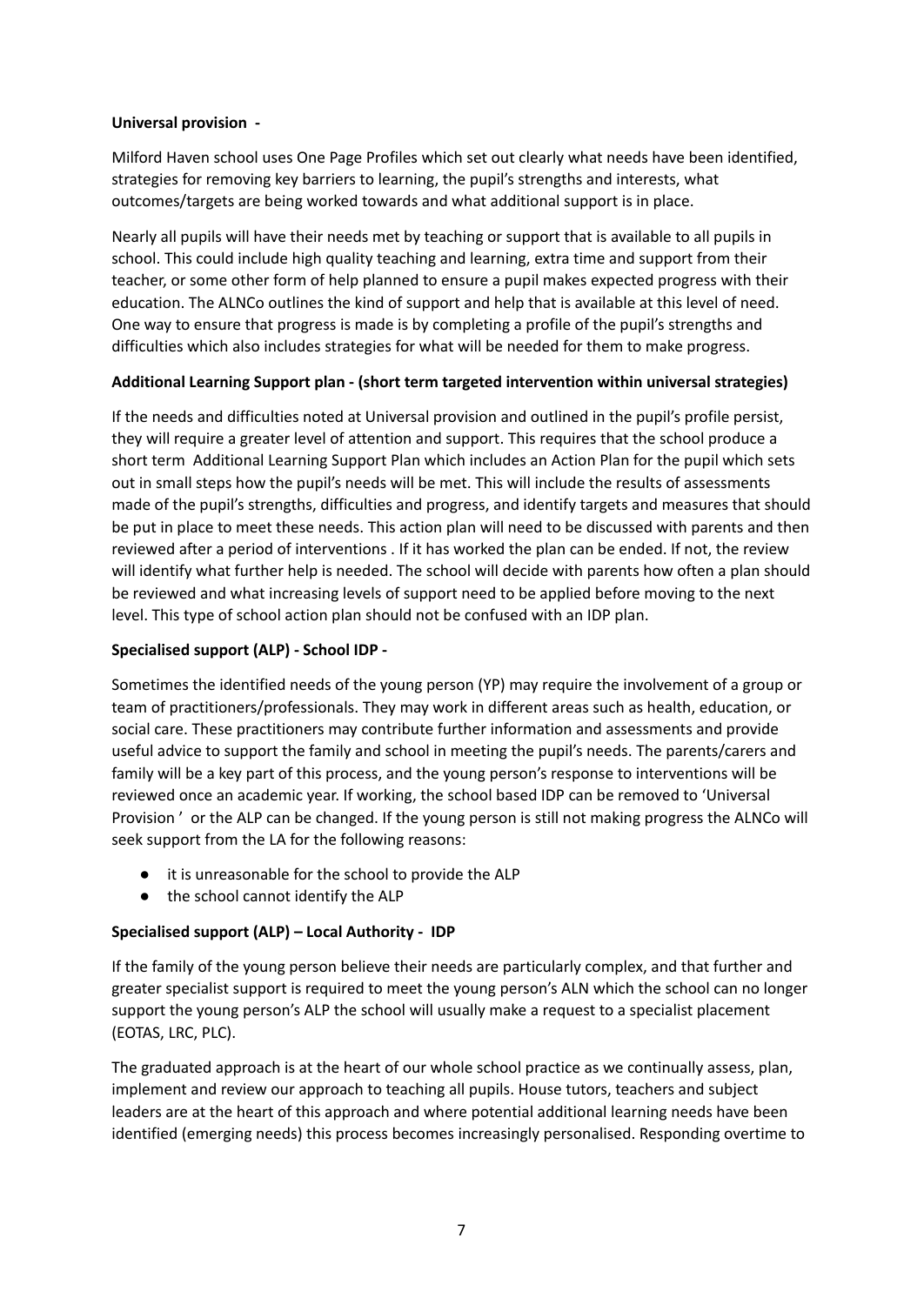a growing understanding of the young person's barriers and gaps in learning may result in individualised assessments of needs.

#### Request for a LA IDP assessment

When a request for an LA IDP is made by the school or parent/carer, the pupil will have demonstrated significant cause for concern. The LA will need information about the pupil's progress over time, and will also need documentation in relation to the pupil's additional learning educational needs and any action taken to deal with those needs, including any resources or Additional Learning Provisions put in place. The school will provide this evidence through the graduated response and Person Centred Practice meetings.

#### This information may include:

- One Page Profile, Additional Support Plan or IDP for the pupil;
- records of regular reviews and their outcomes;
- the pupil's health including the child's medical history where relevant;
- National Curriculum progress steps in literacy and mathematics;
- educational and other assessments, for example from an advisory specialist, support teacher or an educational psychologist;
- views of the parents and of the child;
- involvement of other professionals such as health, social services or education inclusion services.

#### LA IDP

LA IDP assessments involve consideration by the LA, working cooperatively with parents, the child's school and as appropriate, other agencies, as to whether a LA IDP assessment of the pupil's Additional Learning Needs is necessary. A pupil will be brought to the LA's attention as possibly requiring an assessment through a request by the child's school, from a parent or a referral by another agency. Where the evidence presented to the LA suggests that the child's learning difficulties have not responded to relevant and purposeful measures taken by the school or external specialists, this may call for Additional Learning Provision which cannot reasonably be provided within the resources normally available to mainstream schools. The LA will consider the case for a LA IDP of the child's additional learning needs. The LA may decide that the degree of the pupil's learning difficulty and the nature of the provision necessary to meet the child's additional learning needs is such as to require the LA to determine the child's Additional Learning provision.

All children with an IDP will have short-term targets set for them that have been established after consultation with parents/carers and the child and will reflect targets identified in the IDP. These targets will be set out in an IDP and implemented, at least in part and as far as possible, in the normal classroom setting.

#### **Examinations**

It may be that a pupil needs some type of support in their GCSE examinations. Assessments are carried out in Year 9 and Access arrangements, e.g. a reader, extra time etc. are put in place If it is considered that a pupil would benefit from support, or there is a change to the allocated support, the ALNCO would contact the parent/carer to inform them about the decision. As always, the parent/carer may arrange an appointment to meet with the ALNCO to discuss matters.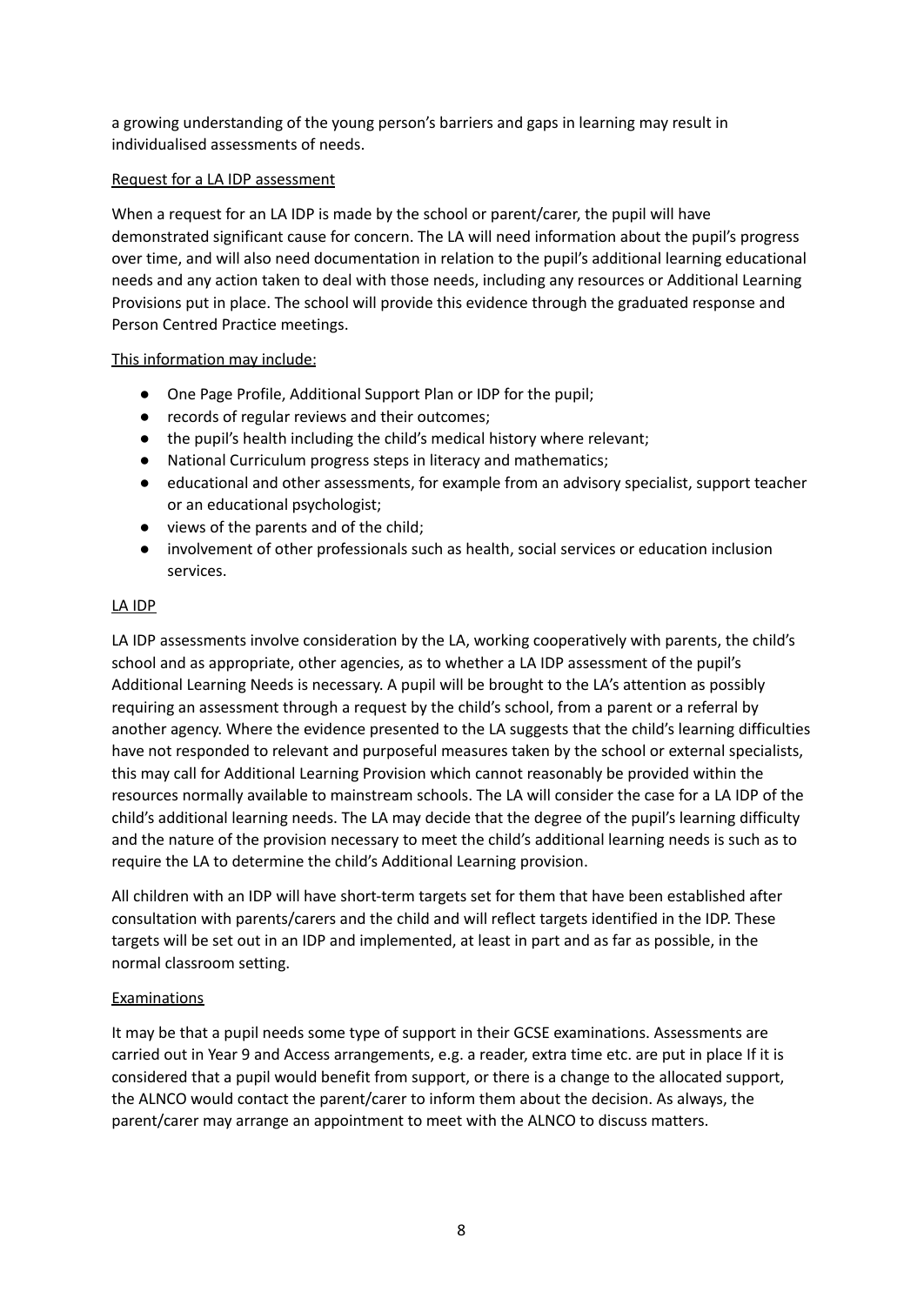#### Admission arrangements for pupils with ALN

Admission arrangements for pupils with ALN are the same as for all pupils as stated in the School Admission Policy. It is, however, essential that resources and facilities are available to meet the pupil's needs and the Educational Psychology Service is sought when appropriate.

#### **Transition**

All Year 6 pupils attend two induction days in July. Parents are invited to share any concerns with the ALNCO during the Parents' Evening following this day. Additional transition visits and transition packs can be arranged for any pupils who are particularly anxious about transition. The ALNCO attends ASD (Autistic Spectrum Disorders) and Social, Emotional and Mental Health consultations to gather information from parents and primary school teachers and TAs about specific individual needs.

- All teachers are given information about pupils prior to the beginning of the new school year. This includes Key Stage 2 National Testing results, details of any learning difficulties plus advice and strategies to use with individual pupils in the classroom. Confidential Information is available electronically in the Staff Shared Area.
- Before entry in September all Year 6 pupils take a Reading, Spelling and Numeracy Test. This can help highlight any pupils whose additional learning needs have not previously been recognised. Results are available to all staff in the Staff Shared Area.
- Identification and assessment of need within subject areas is the responsibility of each teacher. A standing item on the AOLE's agenda should be the consideration of pupils, not already identified, whose learning is a cause for concern. Where a pupil has a significantly greater difficulty in learning than the majority of children of the same age, or has a disability that hinders the child from making use of the educational facilities within the school.

The school ALNCO liaises closely with primary schools that are transferring pupils. The ALNCO attends the Person Centred Reviews of pupils with an IDP in Year 6. Parents are always given the opportunity to view the school and discuss additional learning provision. Pupils are also given opportunities to visit the school on a regular basis. This programme of visits is tailored to suit the needs of each individual pupil and can include additional bridging visits (these usually occur regularly after Easter in year 6).

#### Professional Development

Through monitoring and evaluating our provision the ALNCO, with the Headteacher, will identify any particular professional development needs for the staff. This will, where appropriate, be linked closely to the school's improvement plan and/or performance management objectives. Staff who attend further courses will feedback on courses attended through staff meetings or AOLE meetings. The effectiveness of such professional development will be monitored and evaluated by the ALNCO, and information provided during the annual evaluation of the school's overall ALN provision.

The ALNCO meets on a termly basis with the LA Inclusion service and other school ALNCOs.

Attends local and national courses/conferences as appropriate including ALNCO Cluster Meetings and ALNCO forums

- Takes part in NQT induction programmes
- Provides some in-service training for Teachers and Teaching Assistants

The Teaching Assistants:

● Attend a wide range of appropriate courses and meetings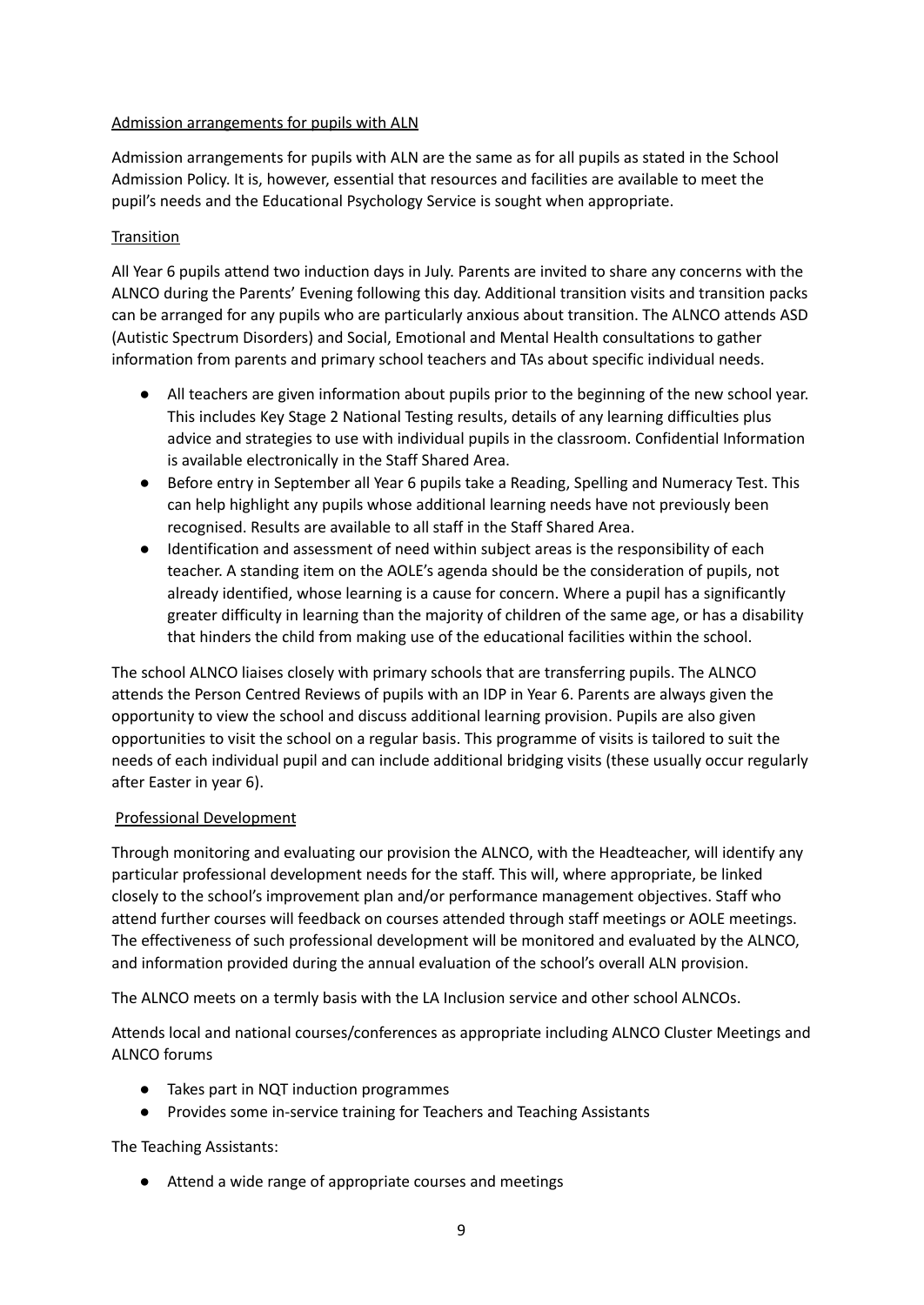- Receive training from the LA Advisory teachers and Exam Access Arrangement training
- Visit other schools and alternative curriculum providers

#### Links with Parents and Guardians

In accordance with the ALN Code of Practice we seek to work closely with parents at all times, to listen to what they have to tell us and to work together to achieve positive outcomes for their children academically and socially. We feel that input from parents and carers is crucial to the success of our pupils. We have an open-door policy and this is reflected throughout the school.

Parents are welcome to phone or visit the school in order to discuss any concerns they may have. Parents are also invited to email the ALNCO [\(admin@milfordhavenschool.co.uk](mailto:admin@milfordhavenschool.co.uk)).

The school provides user-friendly information for parents and strives to ensure that they understand the procedures and are aware of how to access advice.

#### Parents will be supported and empowered to:

- Recognise and fulfil their responsibilities as parents and play an active and valued role in their child's education
- Have knowledge of their child's entitlement within the ALN Code of Practice.
- Make their views known about how their child is educated.
- Have access to information, advice and support during assessments and any related decision-making processes about additional learning provisions. Contact with parents is maintained at all stages of the pupil's progress through the school.
- At the Primary/Secondary Transition
- At the termly review meetings
- When emerging needs are identified through assessments
- Person Centred Reviews are held where we are able to provide advice and support for their child.
- Coffee Mornings or Drop-in Sessions for parents/carers allows the opportunity to meet with the ALNCO to discuss any concerns they may have

FURTHER INFORMATION FOR PARENTS IS AVAILABLE THROUGH PEMBROKESHIRE COUNTY COUNCIL INCLUSION SERVICE <https://pembsinclusionservice.wales/> and Parent Partnership 01437 776354 or by emailing: [pps@pembrokeshire.gov.uk](mailto:pps@pembrokeshire.gov.uk)

#### Links with LA Inclusion support services and external agencies

Close links are maintained with the LA support services and external agencies in order to ensure that Milford Haven School makes appropriate provision for children with additional learning needs. Where it is necessary to contact outside agencies, the ALNCO will usually make the necessary arrangements and discuss with parents/carers accordingly. These agencies may include:

- Speech and Language Therapy Service
- Pembrokeshire Inclusion Service Educational Psychology Service
- Pembrokeshire Advisory Service for pupils with English as an Additional Language
- Pembrokeshire Youth Offending Service (Restorative Justice)
- Children's Disability Team
- Parent Partnership
- Occupational Therapy Service